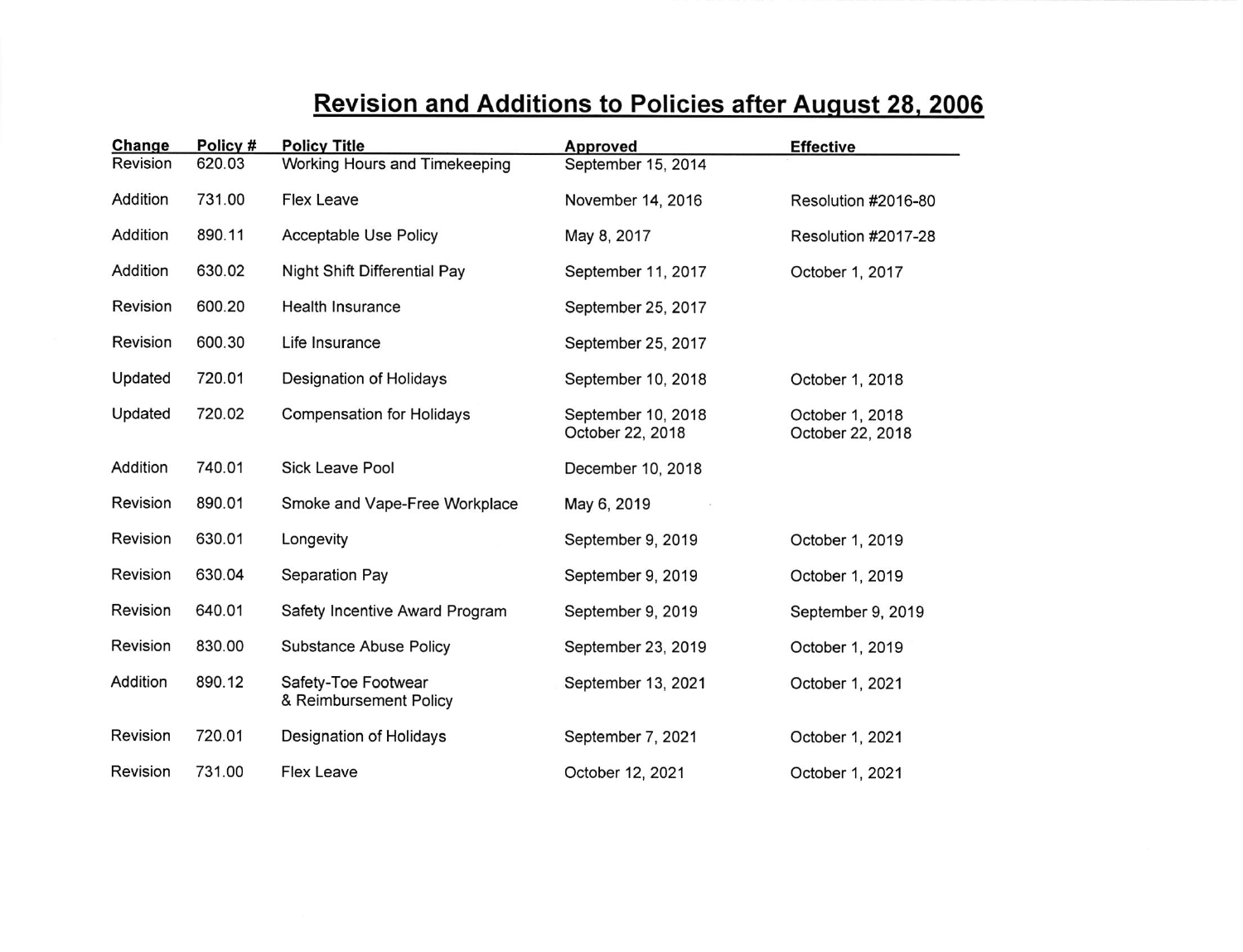## POLICY NO.600.02 HEALTH INSURANCE

All elected officials and full-time employees in the competitive and civil service and such other employees meeting health plan eligibility requirements shall be offered health benefits in accordance with the following provisions:

- A. Elected officials and full-time employees shall be offered coverage under the City's group medical plan.
- B. Elected official and eligible employees may elect to have their dependents covered under the health plan with the City contributing a percentage of the premiums as established by the City Commission.

Approved: August 28, 2006 Revised: September 25, 2017